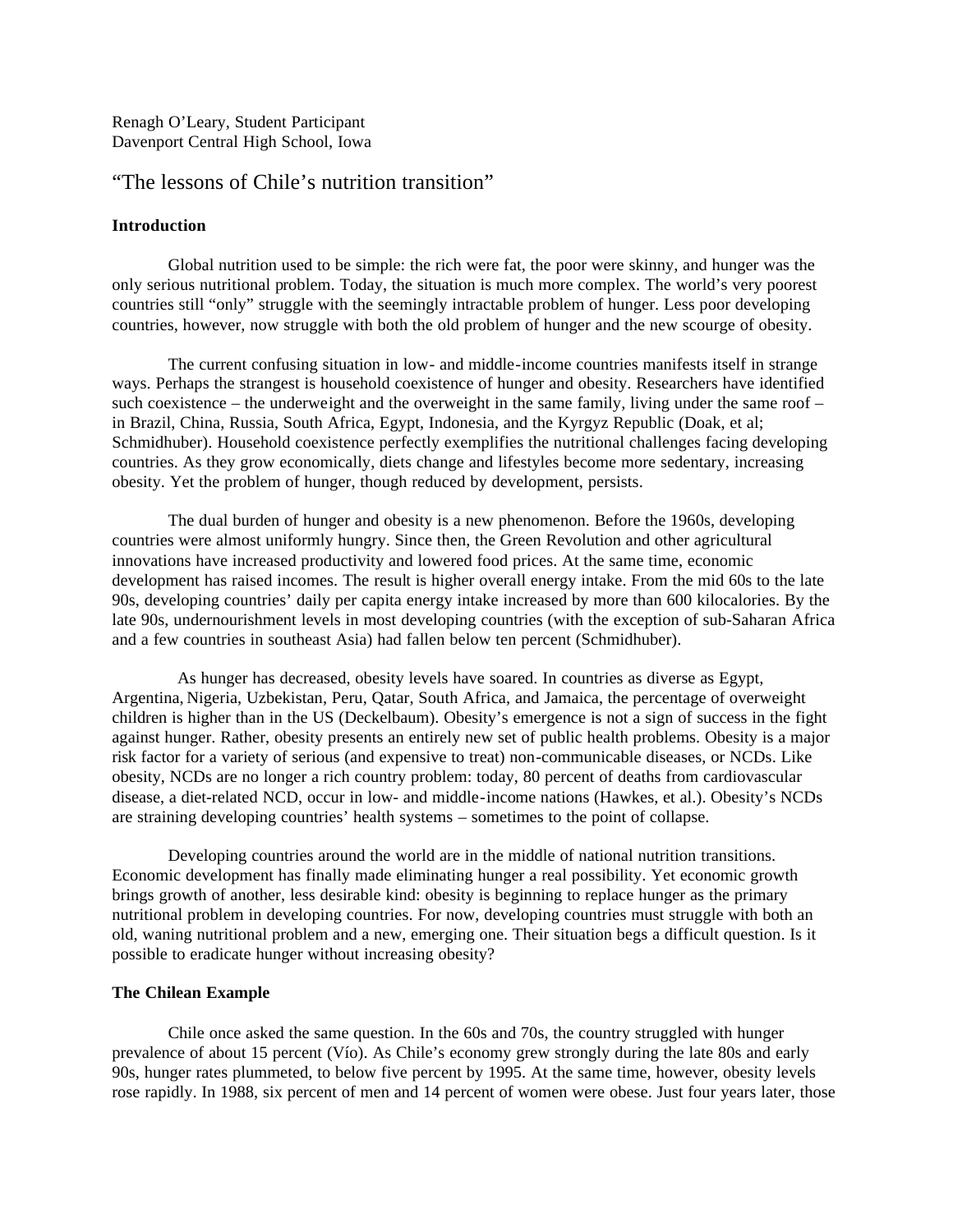levels had increased to 11 percent in men and 24 percent in women. As in many developing countries today, Chile's nutrition transition caused high rates of hunger-obesity household coexistence. In 1986, 40 percent of mothers of undernourished children attending nutrition recovery daycare centers were obese (Kain, et al.).

Today, Chile's transition from hunger to obesity is complete. Hunger in Chile "has virtually been eradicated" (Kain, et al.). Less than one percent of children, the group most at risk of hunger, are undernourished ("Chile at a Glance"). The problem of obesity continues to grow. The Chilean Health Ministry estimates that almost one third of adults are obese. More tellingly, Chile's levels of childhood obesity, a key predictor of adult obesity, are the highest in Latin America: about 7.5 percent of children under six and 14 percent of teenagers are obese (Espinosa).

If current trends continue, six in ten Chileans will be overweight or obese by the time the country celebrates the 200<sup>th</sup> anniversary of its independence in 2010 (Espinosa). The National Institute of Food Technology has called obesity "the epidemic of the bicentennial."

That prediction is frightening for Chile – and its public health system. Thanks to increasing obesity, NCDs have already replaced infectious diseases as Chile's main health problem. Though they are among the best in Latin America, Chilean public hospitals are struggling to deal with the increases in cardiovascular disease (now the country's main cause of death), type 2 diabetes, gallbladder disease, hypertension, and high cholesterol. More obesity, and more of its accompanying NCDs, will only further strain the public health system's budget and infrastructure.

Economically, Chile is a success story. Over the last 15 years, it has enjoyed strong and generally (aside from a major recession in 1999) consistent economic growth. GDP per capita has risen sharply, and by 2000, poverty, extreme poverty, and indigence headcounts had fallen to half their 1990 levels ("Country Brief"). Yet Chile's struggle with obesity reveals the difficulties of developing well. Economic development has reduced hunger, but Chile has made no real nutritional progress. Rather, it has simply exchanged an old problem for a new one. The victims are the same. Once a rare sign of affluence, obesity has become, as hunger once was, an all-too-common problem of the poor.

Did Chile have to turn out this way? Was it really impossible to reduce hunger without increasing obesity? These questions have serious implications for developing countries currently going through nutrition transitions of their own. To answer them, we must examine how Chile evolved from a hungry nation to an obese one.

# **Urbanization and Diet**

Economic development, the fundamental cause of Chile's nutrition transition, is closely linked to urbanization. Most economic growth occurs in urban areas, and in Chile, as in most countries, labor opportunities and access to social services are better in urban areas than in rural ones. Unsurprisingly, over the last few decades, urbanization in Chile has steadily increased from its 1970 level of 75 percent ("Chile"). Today, 85.8 percent of Chileans live in urban areas, with a full 40 percent of Chileans living in Santiago, the capital (Vío). Chile is one of the most urbanized countries in Latin America, the most urbanized developing region in the world. Chile's high level of urbanization has heavily influenced its nutrition transition.

The Chilean diet has changed dramatically since the early 1980s. The most pronounced change has been increased energy intake. From 1979 to 1999, daily per capita energy intake rose 7.4 percent, from 2,260 to 2,858 kilocalories per day. Much of the additional energy came from fat. As energy intake rose, daily intake of animal and vegetable fat increased 55.4 and 33.2 percent, respectively (Kain, et al.).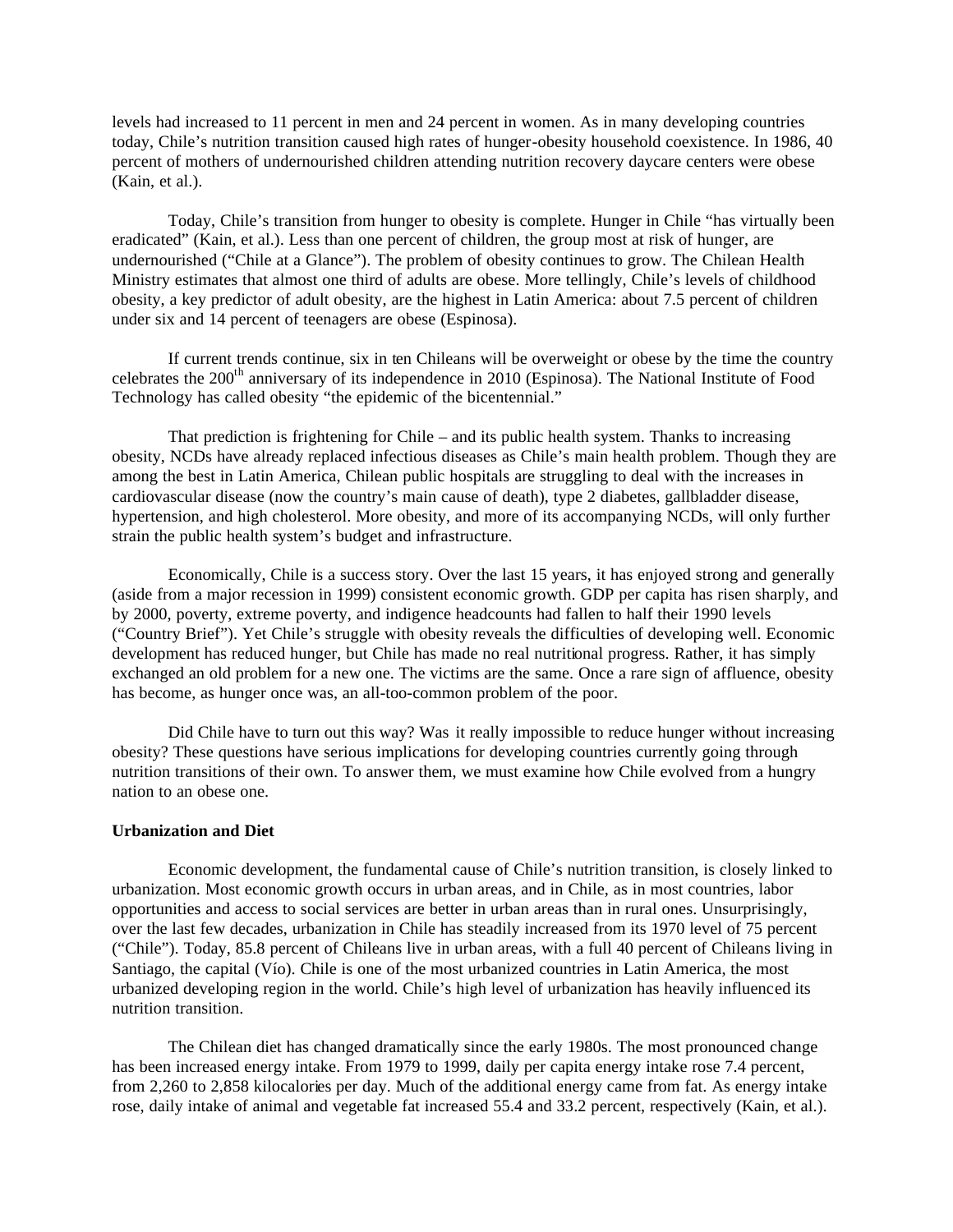As overall energy intake increased, consumption of animal products (especially meat and milk) rose steadily, at the expense of fruit, vegetables, and grains. From 1980 to 1995, annual per capita meat consumption increased 74.5 percent and milk consumption increased 21.7 percent. Consumption of beans, a staple of the traditional Latin American diet, decreased 55.5 percent (Vío).

Urbanization is associated with these significant dietary changes. Throughout Latin America, people living in rural areas typically eat a traditional diet based on grains, fruits, and vegetables. Urban dwellers, who are generally slightly better off, tend to eat diets high in fats, refined sugars, and animal food products. They also eat more processed, fast, precooked, and convenience food and fewer fruits and vegetables. Urban residents have a higher overall energy intake and are more likely to diversify their diets into meat and milk. When rural migrants arrive in cities, they tend to quickly abandon their staple diets and adopt the typical urban diet.

# **Supermarkets**

Urbanization changes people's diets because it changes their food sources. In rural areas, people produce much of their own food. Urban dwellers, however, rely on external food sources. When people migrate from a rural area to an urban one, they stop depending on the land for food and start depending on supermarkets.

Since 1990, supermarkets have dramatically increased their share of Chile's food retail sector. Large increases in car and refrigerator ownership allowed more shoppers to buy in bulk and so avoid the once-requisite daily trip to the plaza market or corner store. Additionally, supermarkets took advantage of untapped markets in smaller urban areas by expanding from Santiago and other large cities into medium and small towns. They also expanded from upper income areas into middle and working class neighborhoods. Today, supermarkets sell over half of Chileans' food (Reardon).

Supermarkets are vehicles for diet diversification. This became clear in the 1990s, when they played an integral role in Chile's milk consumption increases. In the late 80s, the introduction of UHT-Tetrapak milk (ultra-high temperature, vacuum packed milk) solved the storage and transport problems of selling milk. Unlike small stores, supermarkets were able to buy UHT-Tetrapak milk in large enough quantities to keep prices low. Milk became affordable and accessible for more Chileans of all income levels (Reardon).

Supermarkets also encourage less healthful diet diversification. They sell salty, sugary, and fatty foods that appeal to consumers' natural cravings for those once-scarce resources. In traditional food markets, processed food is more expensive and less available than natural food. In supermarkets, however, large quantities of cheap, convenient, and unhealthful processed food are readily available. In rural areas, people craving a fat-filled treat must make it themselves. In urban areas, they must simply turn right at Aisle 3.

# **Sedentarism**

Though diet is the primary determinant of obesity, physical activity is also a factor. Like dietary changes, changes in activity levels are linked to urbanization. Levels of physical activity are generally higher in rural areas than in urban ones. Globally, the labor force has shifted toward occupations in industry and service, which require less energy expenditure. Technological innovations have also made domestic activities less energy intensive. These changes have primarily affected urban residents. The typical rural lifestyle is still based on continuous, physical labor. When rural migrants arrive in cities and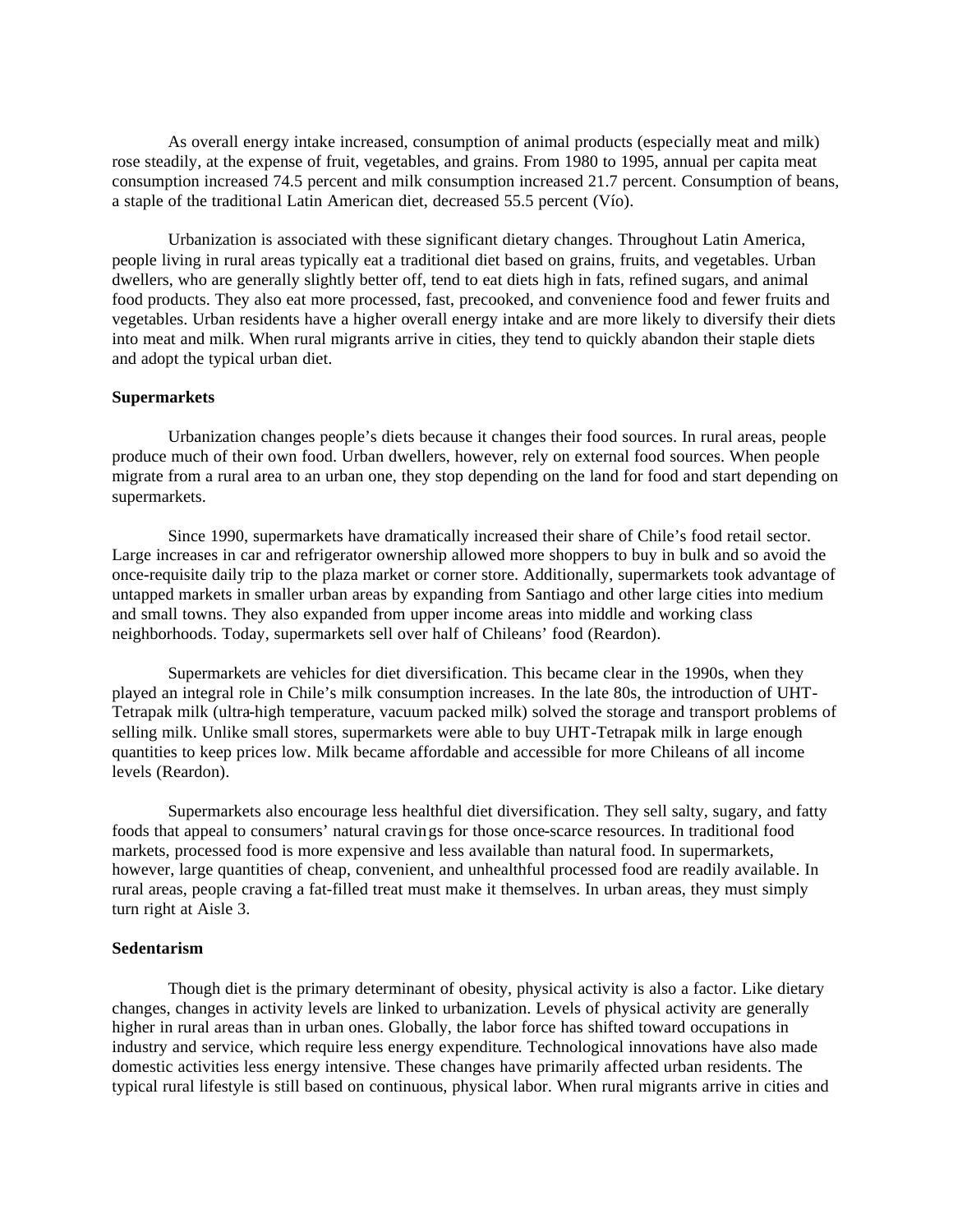switch to sedentary work as day laborers or factory workers (the typical occupations of recent urban arrivals), their risk of obesity increases significantly.

More broadly, Chile's economic development has increased car and TV ownership, which encourages sedentarism. From 1970 to 1988, Chile's car ownership increased 250 percent; TV ownership increased more than 160 percent. In this context, it is not surprising that in 2001, less than a tenth of adults performed the recommended 30 minutes of regular physical activity three times a week. Low activity levels were most pronounced among the poor (Kain, et al.).

### **Supplementary Feeding Programs**

Though they affect only a very specific segment of the population, supplementary feeding programs have been an important factor in Chile's transition. The government administers two large programs, the Chilean Supplementary Feeding Program (PNAC) and the National Nursery Schools Council Program (JUNJI). The main beneficiaries are the urban poor.

Since the 1920s, PNAC has provided food supplements to pregnant women and children under six years old. In 1983, PNAC introduced a new "enhanced" program to identify and assist mothers and children at high risk for hunger. Beneficiaries of the enhanced program receive larger quantities of the basic food supplements, as well as rice to benefit all family members and prevent the redirection of food meant for infants.

JUNJI, created in 1971, provides childcare and supplementary food to low-income toddlers and preschoolers. All children who attend JUNJI are given food to meet 58–75 percent (depending on whether they attend for a half or full day) of their daily energy needs. Children identified as nutritionally deficient are given an additional 150 kilocalories daily (Uauy and Kain).

With their high coverage rates and well-established monitoring systems, PNAC and JUNJI played integral roles in the Chile's hunger reduction. Yet they did not adapt to the new nutritional climate they helped create. Even in the 1990s, after hunger had mostly disappeared as a public health issue, PNAC and JUNJI continued distributing the same food supplements to the same large number of beneficiaries.

The programs also inadvertently promoted excess energy intake. JUNJI underestimated children's energy intake at home and overestimated their energy expenditure, and as a result, provided children with more food than they needed (Uauy and Kain). PNAC didn't recognize the possibility of hunger-obesity household coexistence, and provided food to the families of undernourished women and children without assessing the household nutritional condition. In addition, the programs overestimated the number of beneficiaries at high risk of hunger. Hunger in children was determined using weight-for-age, which, unlike weight-for-length, does not account for the prevalence of stunting. Stunted children who were not malnourished in terms of weight-for-length still received extra food, which increased their risk of obesity. Overall, supplementary feeding programs have compounded the dietary changes already associated with urbanization.

#### **Policy Recommendations**

Now that hunger has virtually disappeared in Chile, its nutrition policies must focus on its population's growing girth. The task of preventing an obesity epidemic is difficult, but not impossible. There are no successful, reliable treatment strategies for obesity, so prevention is key. Because childhood obesity usually tracks into adulthood, energy and resources should be directed toward preventing obesity in the youngest Chileans.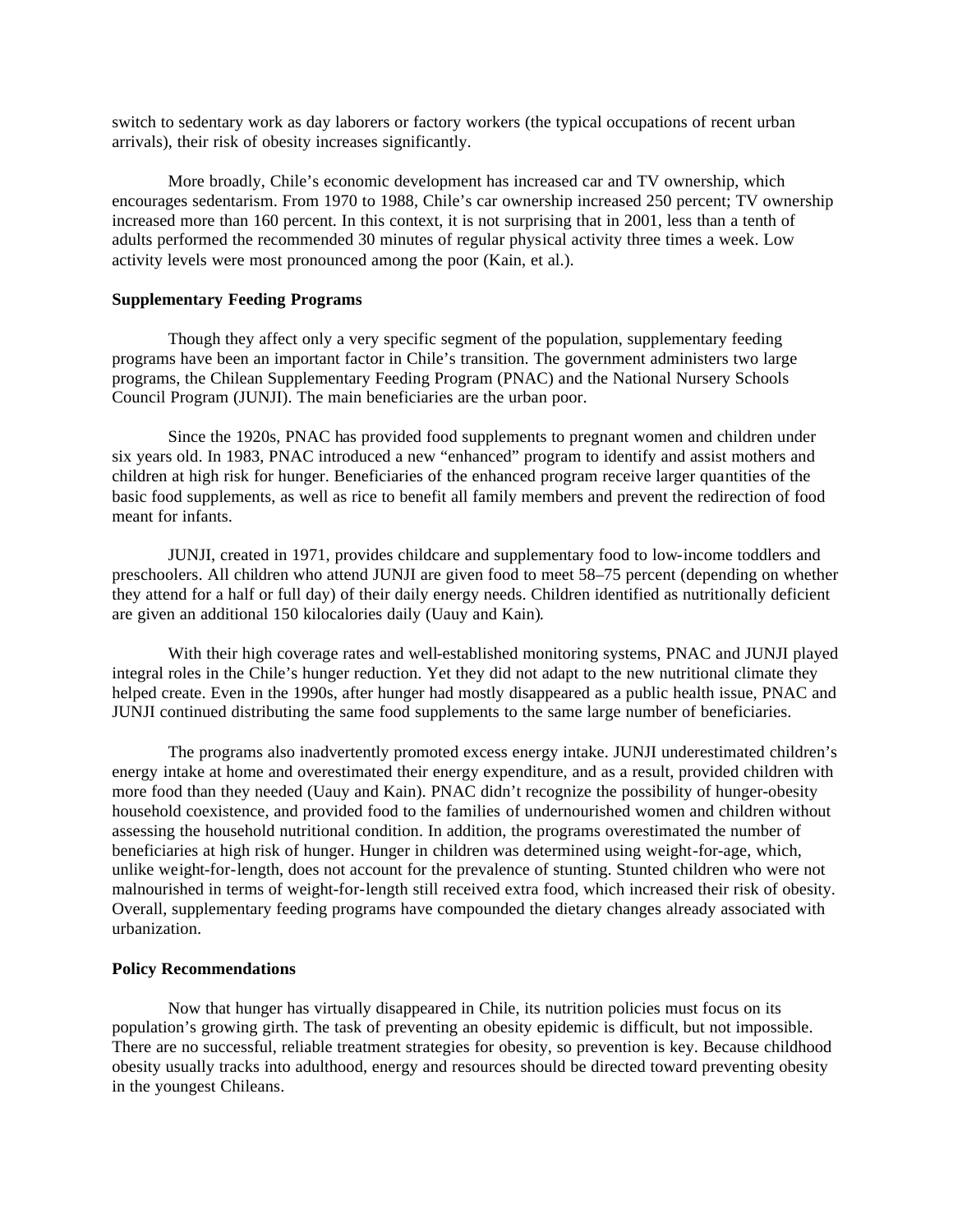To be truly successful, childhood obesity prevention efforts must begin before the child is even born. Obesity in pregnant women, in addition to its links to long-term maternal weight retention, is associated with an increased risk of childhood obesity. Disturbingly, obesity among Chile's pregnant women increased from 12 percent in 1987 to 32.7 percent in 2000 (Kain, et al). To prevent excessive weight gain during pregnancy, Chile's public health care system should monitor weight gain in pregnant women and offer them nutrition education. After birth, doctors and nurses should encourage mothers to, if possible, breast feed their children for at least six months. Breast feeding is an effective protection against childhood obesity, though its efficacy is reduced if the mother is obese (Labbok).

Chile's supplementary feeding programs must help address the problem they helped create. JUNJI, for example, can do more to encourage physical activity among its students, who expend less energy daily than they should (Uauy and Kain). Many researchers argue that PNAC and JUNJI should also stop giving food supplements to pregnant women and children who don't need them. Now that hunger is no longer a widespread problem, they say, the programs should select beneficiaries based on nutritional need, not on socioeconomic status alone.

That argument misses the point entirely. The problem is not that too many Chileans receive supplementary food. It's that they receive the wrong kind of food. Though poor children and pregnant women, especially those living in urban areas, are eating much more food today, the overall quality of their diet is still low. Yet food supplements provide them with lots of what they don't need (more protein and energy) and little of what they do (namely, fruits, vegetables, and micronutrients).

Rather than cutting supplementary feeding programs (which is not only ill-advised, but politically impossible), the government should modify them. JUNJI has already begun to offer food lower in sugar and saturated fat, and it is adding skim milk and additional fruits and vegetables to its menus. PNAC should follow suit.

# **Conclusion**

Just fifty years ago, developing countries were almost uniformly hungry. Since then, agricultural innovations, rising incomes, and falling food prices have reduced hunger dramatically. The same factors have caused obesity levels to soar. Today, low- and middle-income countries are struggling to fully eradicate hunger without increasing obesity. They should learn from Chile's example.

Chile has virtually eliminated hunger. The price of that success, however, has been rapidly increasing obesity. We instinctively assign responsibility for such dramatic changes in public health and nutrition to national governments or international health organizations. Yet in Chile, as in most countries, the nutrition transition was primarily a factor of economic development. Development, because it reduced poverty, reduced hunger. By encouraging urbanization, the "westernization" of diets, and more sedentary lifestyles, development also increased obesity. This progression was natural, even inevitable, and largely out of anyone's control.

Yet, though they weren't its main determinants, Chile's national nutrition policies did influence its nutrition transition. Chile's supplementary feeding programs were created to fight hunger, and they did so successfully. However, the programs kept fighting hunger even after it was gone. Though supplementary feeding programs did not create Chile's obesity problem, they inadvertently encouraged it.

The most actionable lesson of Chile's transition is that supplementary feeding programs designed to fight hunger must be aware of their power to encourage obesity. Maternal and child health feeding programs like those in Chile are common around the world. As in Chile, many of them are no longer targeted efforts to fight hunger in high-risk populations. Rather, they have evolved into creaking and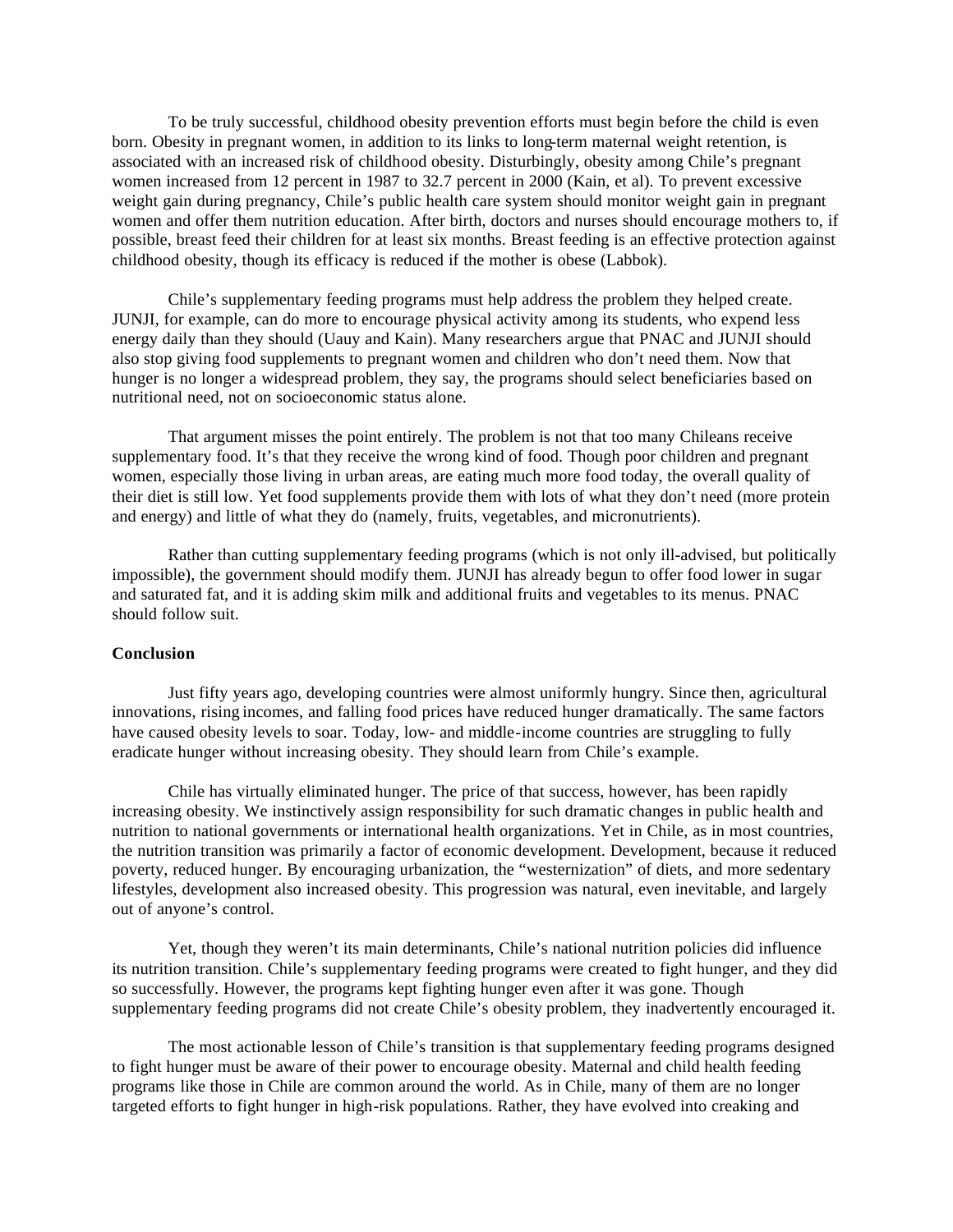unresponsive bureaucratic behemoths. A recent Food and Agriculture Organization study of 19 Latin American countries, for example, found that a full fifth of the population receives some food assistance benefits. However, only 12 percent of beneficiaries are actually malnourished (Uauy, et al.). Simply slashing benefits is not the solution. To adequately address the dual problems of hunger and obesity, these programs must evolve to respond to their target populations' new nutritional needs.

Flexible, responsive feeding programs can reduce hunger without increasing obesity. When feeding programs complement childhood obesity prevention efforts and address the nutritional needs of the obese, they may even reduce obesity. They will never, however, eradicate it.

Better-tasting food, and more of it, is the most tangible benefit of the economic development lowand middle-income countries strive for. Ever larger quantities of meat, milk, and processed foods are the trappings of prosperity and the rewards of growth. In moderation, they decrease hunger. Yet humans are creatures of excess. As development expands and diversifies the food supply, we are not content to simply not be hungry. Rather, we want to enjoy the relative prosperity we've worked so hard to achieve. Increased obesity is the price of development. We must accept that, and recognize that the best we can do is work toward smaller increases in obesity levels. Though we cannot stop obesity's emergence, we *can*  manage it.

### Works Cited

- Albala, Cecilia, et al. "Nutrition transition in Chile: determinants and consequences." Journal of Nutrition 1 March 2001.
- Berdegué, Julio A., et al. "The rapid rise of supermarkets in Chile: effects on dairy, vegetable, and beef chains." Development Policy Review 1 September 2002.
- "Chile." UN-Habitat: United Nations Human Settlement Programme. <http://www.unhabitat.org/habrdd/conditions/southamerica/chile.htm> (last updated December 15, 1999; accessed September 3, 2005)
- "Chile at a Glance." The World Bank Group. <http://www.worldbank.org/cgibin/sendoff.cgi?page=%2Fdata%2Fcountrydata%2Faag%2Fchl\_aag.pdf> (last updated August 25, 2005; accessed September 3, 2005)
- "Chile Country Brief." The World Bank Group. <http://web.worldbank.org/WBSITE/EXTERNAL/COUNTRIES/LACEXT/CHILEEXTN/0,,me nuPK:325283~pagePK:141132~piPK:141107~theSitePK:325273,00.html> (last updated August 2005; accessed September 3, 2005).
- Deckelbaum, Richard and Christine L. Williams. "Childhood obesity: the health issue." Obesity Research 1 September 2001.
- Delgado, Chris, et al. "Livestock to 2020: the next food revolution." International Food Policy Research Institute. <http://www.ifpri.org/2020/dp/dp28.pdf > (published online May 1999; accessed July 31, 2005)
- Doak, C.M., et al. "The dual burden household and the nutrition transition paradox." International Journal of Obesity 1 January 2005.

Duncan, Emma. "Survey: food." The Economist 11 December 2003.